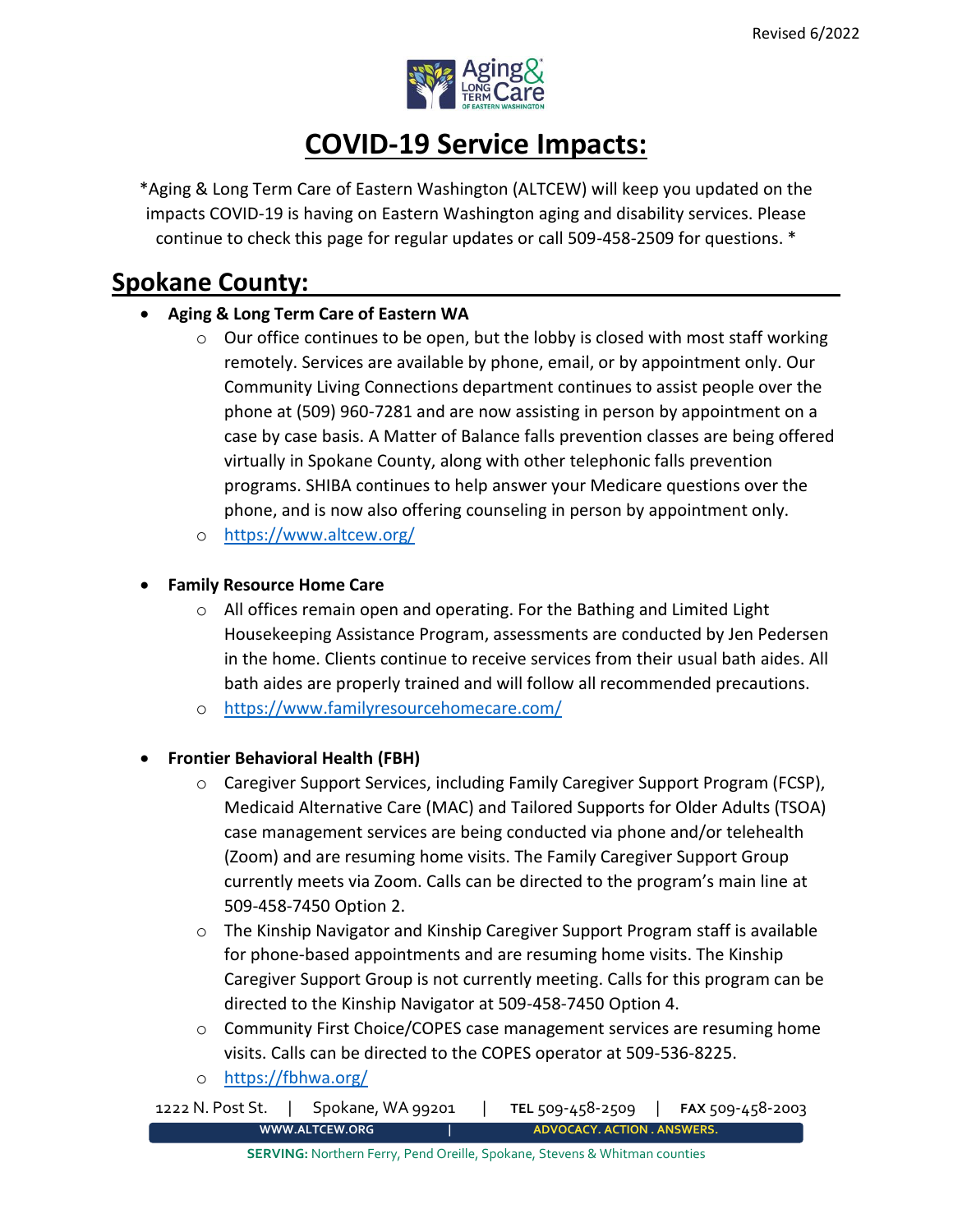

#### • **Greater Spokane County Meals on Wheels (GSCMOW)**

- $\circ$  Congregate meal sites have resumed in-person dining operations throughout Spokane County, for those seniors with health concerns to-go meals are an option, upon request. Please refer to the GSCMOW website for a list of sites, and days/hours of operation. Home delivered meals are available countywide to our homebound seniors 60 and older. GSCMOW will continue to respect the requests of our clients that prefer a "no contact" delivery.
- o <https://gscmealsonwheels.org/>

#### • **Providence ElderPlace - Adult Day Health**

- o Providence Adult Day Health is open to participants but due to social distancing the number of daily attendees has been reduced. Currently serving no more than 20 participants a day in person (they are hoping to increase this to 35). Providence is no longer providing remote services to clients who cannot attend physically.
- o <https://www.providence.org/locations/wa/elderplace-spokane>

#### • **Spokane Neighborhood Action Partners (SNAP)**

- $\circ$  The Long-Term Care Ombudsman Program continues to operate, but most services are being provided telephonically due to visitor restrictions at LTC facilities. SNAP locations are open. They continue processing all requests and working with clients via phone, secure email, requests through their website, or in-person delivery of documents. The Essential Home Repair crew (and contractors) are still working on repairs/requests and taking steps to ensure social distancing, along with PPE usage. If a client doesn't want SNAP or contractors in their home, their wishes are being respected. Staff continue to monitor mail, email, phone, and voicemail. Clients are encouraged to call (509) 456-SNAP for assistance.
- o [www.snapwa.org.](http://www.snapwa.org/)

#### **• Gonzaga Law School – Clinical Legal Programs (GLS-CLP)**

- $\circ$  GLS-CLP is able to work on current client cases and is accepting applications and new clients. Under the guidelines of GLS-CLP's COVID Protocols in place, GLS-CLP is able to meet with clients in-person or remotely and can continue work on legal matters.
- o <https://www.gonzaga.edu/school-of-law/clinic-centers/law-clinic>